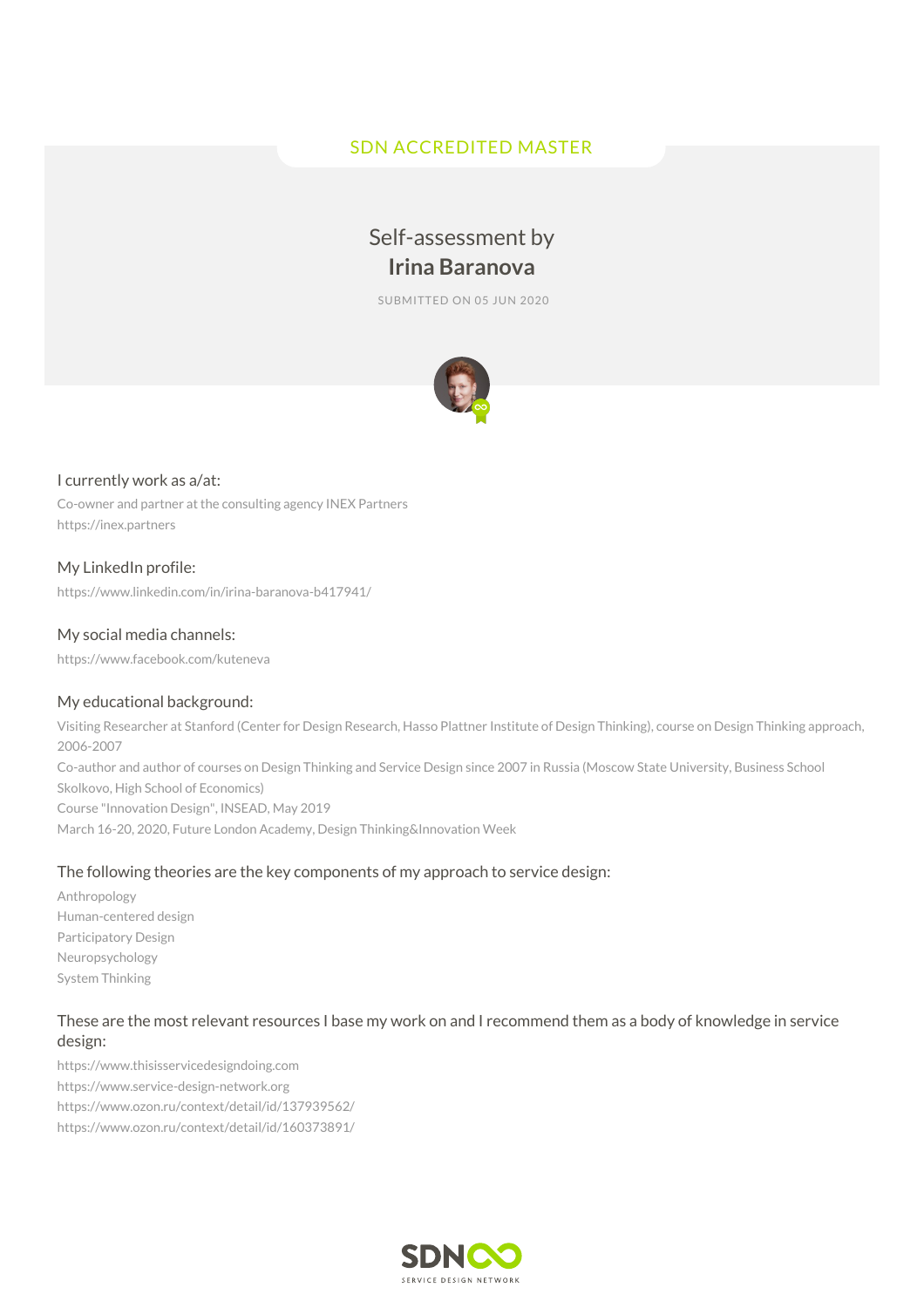

#### I have X years of working experience in service design:

10

## I have particular experience in the following service sectors:

Education Finance Retail Talent Development&Human Resources Government

## These are the service design projects I have successfully delivered:

2013 – 2018 – methodologist, trainer and trainer for trainers of the program Design Thinking Programme for Sberbank staff 2015 - 2017 – trainer and methodology co-creator at the Design Thinking Laboratory (Sberbank) https://www.service-designnetwork.org/community-knowledge/the-road-to-client-service-with-russias-largest-bank

2016 – 2020 – trainer of Design Thinking and Service Design Academy in Ukraine https://ideasfirst.info/events/service-design-academy-3-2/ 2016 – Redesign client experience for https://eva.ua. Outcomes: new brand positioning, new services and products, new methodology to service development

2018 – service design approach integration in the Bank Home Credit Bank. Outcomes: service design program for middle management and new service design based methodology on product development, shopping card redesign (+20% of new customers and +30% customers needs focus in the backlog for product development team)

2018 – Gazpromneft – a Russian oil company producing and refining oil, is one of the leaders in the Russian oil industry in terms of efficiency. We helped launch a digital laboratory of user experience for the redesign of all business processes of the direction, taking into account the needs of internal customers.

2019 - redesign service standards for food retail chain (Pyaterochka)

## I have provided service design training sessions and/or other educational experiences for X years:  $10$

#### My philosophy as a trainer is:

1. Service design is a shift in the mindset – to focus on the people needs and understand their behavior, to keep in mind the whole system, experiment and integrate wisely. Transformation as a process for the person can be emotionally stressful. That is why the trainer should help participants to go through this way in a safe and participatory manner. Humor and storytelling are working very well.

2. Service designer is a service leader in the company. I strongly believe that the trainer's responsibility is to note that service leadership is one of the key competences for service design success in the company. Therefor the trainer should share the stories about leadership to inspire participants and help them to raise their own service design confidence.

3. Instruments are great, but not enough to make a result in the future. The secret is in the practice. The trainer should give as much as possible practice during and after training. The best way is to make project-oriented training that is relevant to the field of interest of participants. For example, for mono-group to work on their own task and for diverse group to work on the topic, that is recognizable for everybody. 4. Instruments are helpful, but there is a need to synchronized with business metrics. Trainer should show up and go through the process to

connect dots between research insights and business impact.

## These are the service design training sessions and/or other educational experiences I've facilitated within the last year:

For the last year 2019-2020:

1. August 7-9, 2019, Sochi. Service Design Basic – 2 days project for the product design team, Beeline (mobile operator in Russia), 12 participants.

2. October 28, 2019, Moscow. November 1, Yekaterinburg. "Service Design Basic", Leaders in Russia, 25 participants.

https://ria.ru/20190926/1559161228.html

3. December 18-19, January 28, 2020, Moscow. National Payment Card System, Customer Experience Office Team, 5 participants. Training

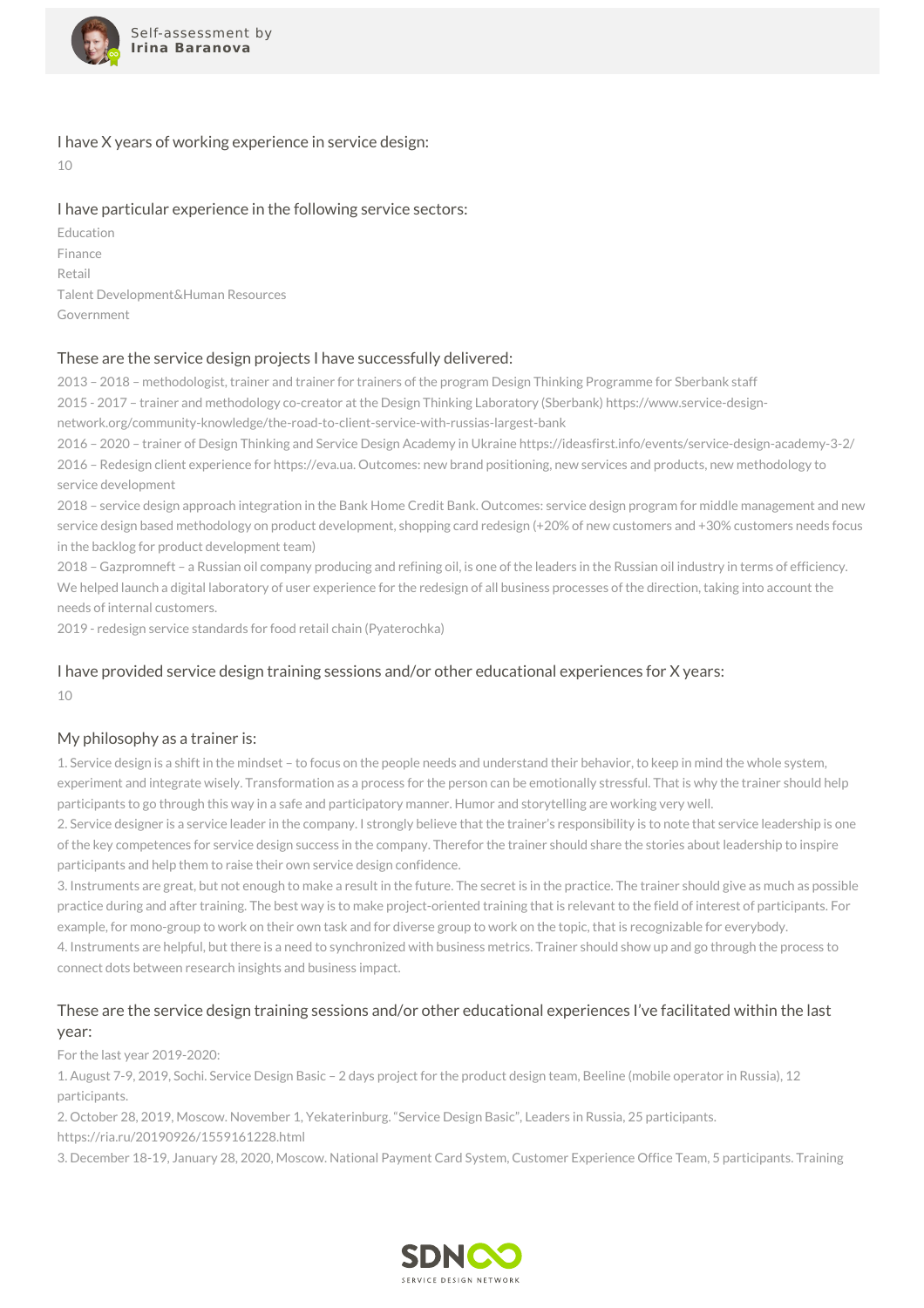

"Service Design: from research to expereiment"

4. Training For Trainers "Service Design Training", Moscow. Beeline – one of the leading mobile operators in Russia. Training for the Customer Experience Office Team. 12 participants.

5. Service Design Academy in Ukraine – open program for professionals and specialist:

6. 2.1 Kiev, February 19-21, 2020, Module 2 "Service Design Project Manager" – 3-days training. 50 participants. http://surl.li/ddpa

7. 2.2 Kiev, March 11-13, 2020, Module 3 "Service Design Trainer" – 3-days training. 25 participants. http://surl.li/ddoz

#### I mostly provide my training offerings in the following language(s):

Russian

## I mostly provide my training offerings in the following countries/cities:

Russia (Moscow, Saint Petersburg) Ukraine (Kiev)

#### I cover the following topics during my training offerings:

- •History of service design
- •Differentiation of service design to other approaches like design thinking, service marketing and service branding
- •Relationship of service design to agile, scrum and lean
- •Designing and conducting co-creation workshops
- •Creativity and ideation processes
- •Facilitation skills for service design
- •Building in-house service design capabilities
- •Service design for cultural change

#### My training participants typically have the following level of experience:

- •Fundamental (basic knowledge)
- •Advanced (practical application)
- •Expert (recognised authority)

#### These are my favourite cases I use to inform participants about the impact and value of service design:

https://www.service-design-network.org/case-studies/improving-womens-maternal-health-in-nepal – for social impact https://www.service-design-network.org/case-studies/reducing-stress-and-increasing-parent-spend-through-design – for experiments in retail

#### These are the service design methods and tools that I use during my sessions:

#### System map

Qualitative methods that builds empathy: listening, observing, service safari, self research, desk research work, research plan Analysis and Synthesis: Research Board, Customer Journey Map,"How might we..." question, Value Proposition, Persona model, Fogg Model, Empathy Map, Job-to-be-Done Idea Generation (plenty methods of how to make fruitful brainstorming) Prototyping: LEGO serious play, Forum Theater, Advertising

Testing with people: Empty Room

Integration: Blueprint, Storytelling

#### After successfully attending my training sessions, participants will typically be able to:

make a research plan conduct an interview make a service safari